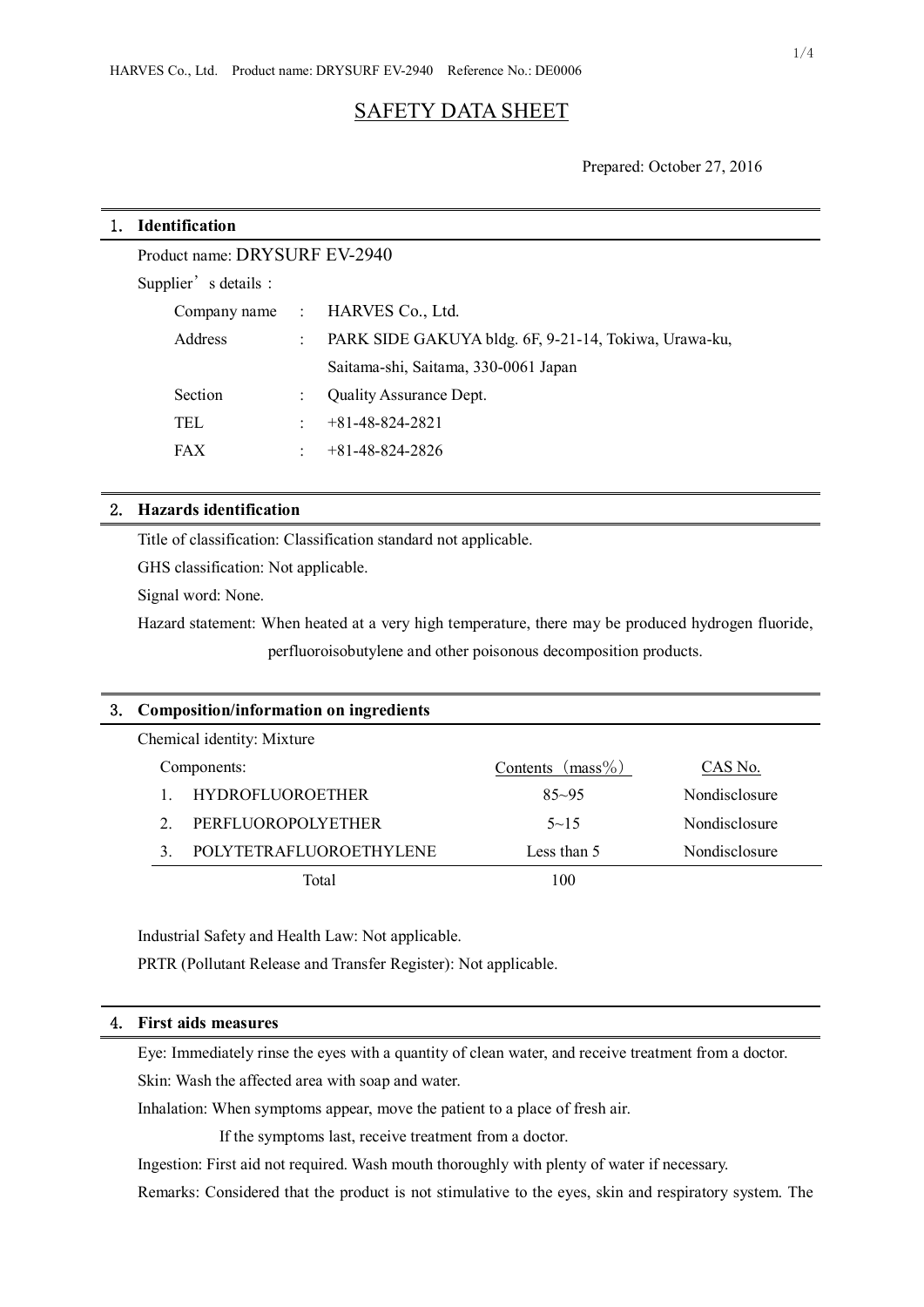pollutants that may be contaminated during use are not taken into consideration. The foregoing first aids are the basic measures for removing foreign matters from eyes or skin.

#### 5. **Fire-fighting measures**

Extinguish method: When fire is strong enough to threaten thermal decomposition of the product, wear complete protecting clothing including helmet, self respirator, fireproof clothing, protective bands for arms, body and legs, and head protective device. Considered that there will be no anomalous effects during extinguishing activities. Avoid inhaling decomposition products generated by fire. When exposed to flames, spray water to cool the container and thus prevent bursting.

Fire extinguishing agent: Nonflammable.

Remarks: When exposed to an extremely high temperature, poisonous thermal decomposition products including hydrogen fluoride may be produced.

## 6. **Accidental release measures**

Individual protection: Reference the related preventive measures in the other items.

Disposition: Ventilate the surrounding; stop leaks; cover with an absorbent; and recover the leaked substance. Clear the residue with an adequate organic solvent. Follow the instructions on the label of organic solvent and safety information of SDS. Collect in a metallic vessel and seal the vessel.

Remarks: When leaked in a large quantity in a closed space, give alarms to the other personnel and immediately escape. When exposed to a quantity of vapor in a closed space, there may be serious harms to health.

#### 7. **Handling and storage**

- Handling: Use in well-ventilated areas. Do not inhale vapor for a long time. Do not inhale thermal decomposition products. (Do not use in rooms where a kerosene stove or a gas stove is installed.) Do not smoke in working places. Smoking is allowed after washing hands well after work. Do not smoke cigarette that the product adhered to.
- Intake prevention: While in use of the product, eating, drinking or smoking is prohibited. Places adhered to the product should be thoroughly washed with soap and water. Not the expected route of exposure.

Storage: Store in an ordinary storage.

Remarks: Keep the product from being exposed to a high temperature exceeding 200℃.

#### 8. **Exposure controls/ personal protection**

Control concentrations: Not established.

Allowable concentrations: Not established.

Equipment measures: Use in a well-ventilated place. When ventilation is not satisfactory, use adequate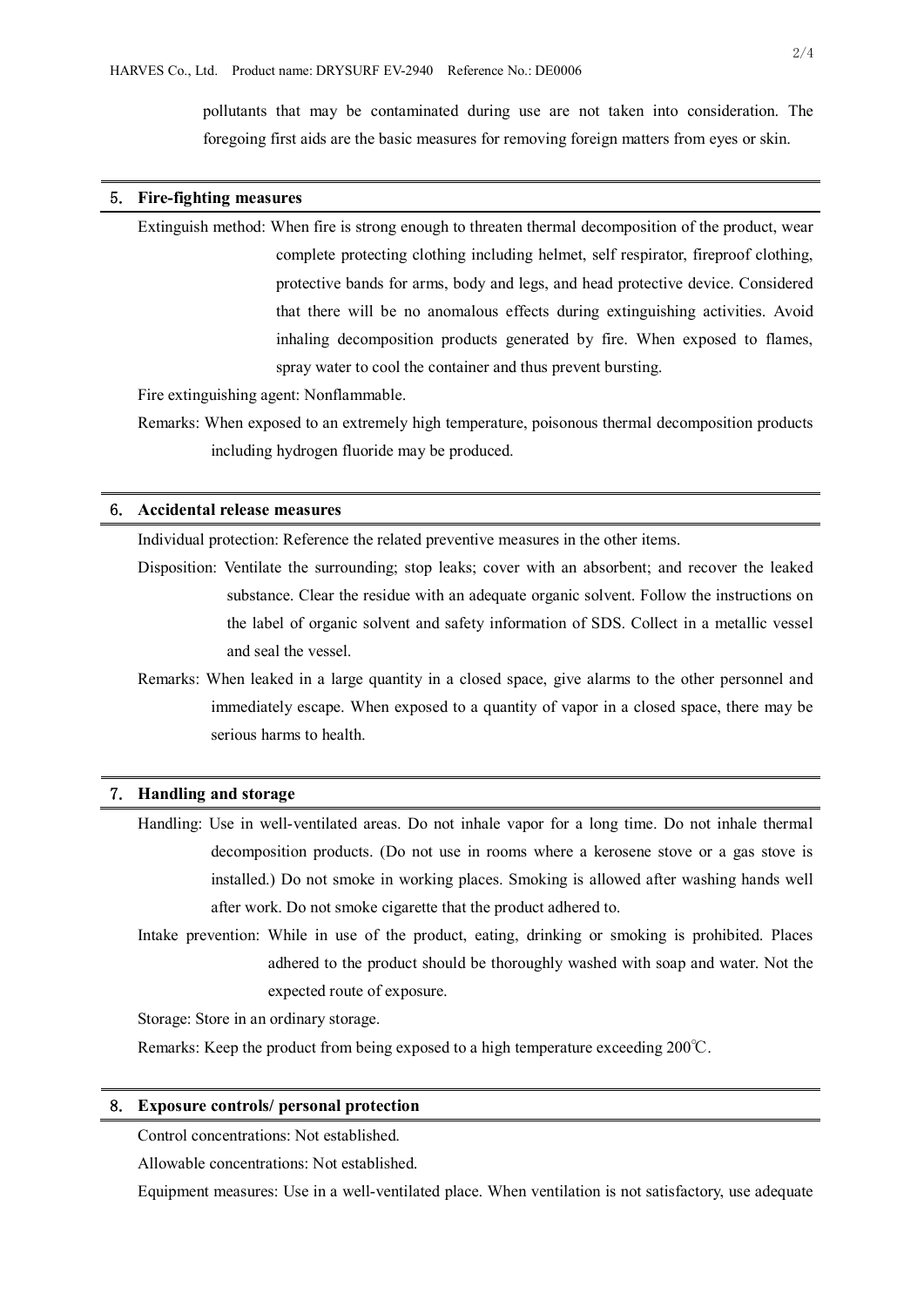respiratory protective devices.

Protective devices and individual protection:

Respiratory protective devices: Avoid inhaling vapor, mist or spray. When thermal decomposition occurs, never inhale thermal decomposition products. Choose a respirator certified upon the concentration of pollutants in air. Wear a half or full face respiratory mask.

Protective goggles: As a guideline for safety and health, wear safety goggles with side shield. Protective gloves: As a standard for fine industrial hygiene, wear adequate gloves while handling the product.

Protective clothing: Avoid contact to skin.

#### 9. **Physical and chemical properties**

| Appearance, etc. | ÷  | White suspension liquid, slight ether odor. |
|------------------|----|---------------------------------------------|
| Boiling point    |    | Approx. $60^{\circ}$ (typical value)        |
| Pour point       | t. | Below $-40^{\circ}$ C                       |
| Water solubility | ÷. | Not soluble.                                |
| Flash point      | ٠  | None.                                       |
| Density          | ٠. | Approx. $1.5$ g/cm <sup>3</sup>             |

| 10. Stability and reactivity |  |
|------------------------------|--|
|------------------------------|--|

| Flash point:                        | None.                                                    |
|-------------------------------------|----------------------------------------------------------|
| Combustion range-lower limit $(\%)$ | Nonflammable.                                            |
| Combustion range-upper limit $(\%)$ | Nonflammable.                                            |
| Substances to be avoided            | Strong acids, strong alkalis and strong oxidizing agents |
|                                     | and active fine metal powder.                            |
|                                     | As a matter of general caution, avoid exposure to a      |
|                                     | temperature exceeding the boiling point.                 |
| Poisonous decomposition products    | Reference "Harmfulness Information"                      |
| Stability                           | Stable.                                                  |
| Reactivity                          | Dangerous polymerization not occurring.                  |
|                                     |                                                          |

#### 11.**Toxicology information**

Eye: Considered little stimulation to eyes.

Skin: Considered little stimulation to skin.

Inhalation: Considered no harm if thermal decomposition due to overheat does not occur. However,

when inhaled a lot, lack of oxygen due to substitution of air may occur.

Ingestion: Little possibility of swallow of the product. Considered no harm.

Other harmful information: Temporary thermal decomposition products of the product are hydrogen